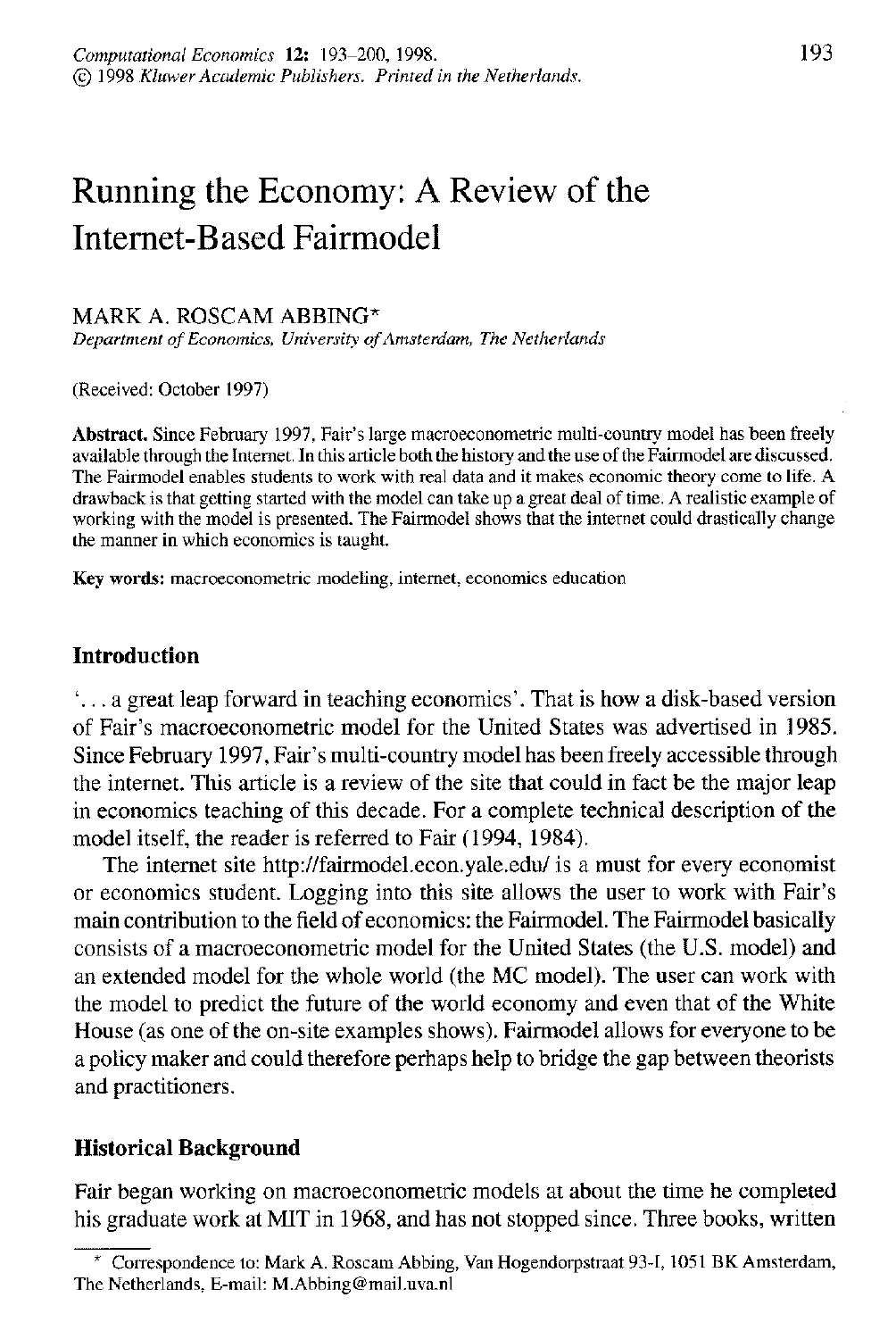at ten yearintervals, givea good overview ofhis work (Fair, 1974, 1984,1994). Fair has always been a strong advocate of the Cowles Commission Approach, which he thinks is being undervalued these days, when compared to the New Keynesian or Real Business Cycle approaches. It is the Cowles Commission to which Fair accredits his sound methodological basis, which is present throughout all his work: 'A model to the Cowles Commission was a null hypothesis to be tested'. (1994, p. 10). From the beginning, Fair has stressed three important themes that should be present in his models: basing macroeconomics on solid micro theory, permitting disquilibrium in some markets and describing all balance sheet and flow of funds constraints (1984, p. 35).

Apart from just building models, Fair has always been occupied with spreading his enthusiasm. He has tried to make his work available to as many people as possible, in order to stimulate the interest in structural macroeconometric models and modeling. In 1983 his US model was released as an educational disk-based package, which allowed students to carry out policy experiments. Fair hoped that this package would help reduce the difference between macroeconomics in the classroom and macroeconomics as it is used in practice (Case and Fair, 1985, p. 85). He did not succeed completely, as most reviewers judged the package to be too expensive and too time consuming for regular students to use. In 1985 the Fairmodel package cost almost \$100 per student, it took almost twenty minutes to solve a single forecast and the start-up time was considerable (Yohe, 1985; Yoho, 1989). Fair himself said the disk-based model was 'kind of a pain' for students to use, and he did not use it in his course last year (Abrecht: 1996). The launch of the Fairmodel internet site seems to have taken away most, if not all, of these problems. The number-crunching server solves the U.S. model in no more than a second and access is free.

# The Model and the Data

The Fairmodel server, which serves both the U.S. and the MC model, consists of a Pentium Pro 200 computer with 64 mb of memory and a 9 gb hard drive connected from Fair's office to the internet through the Yale network. The operating system is Windows NT with a Netscape server. This computational power is necessary, as solving the MC model is one of the biggest number-crunching problems available in real time on the internet. The U.S. model alone contains 131 equations (30 stochastic and 101 identities). The MC model consists of the US model plus models for 32 other countries, with up to 15 stochastic equations each. Including the U.S., the total number of stochastic equations is 351 and the total number of estimated coefficients is 1538. In addition, there are 1237 estimated trade-share equations. Trade-share data were collected for all the mentioned countries plus an additional 12 (one of which serves as an all other category), so the trade share matrix is  $45 \times 45$ . The total number of endogenous and exogenous variables, not counting the trade shares, is about 4000. The equations are estimated by using two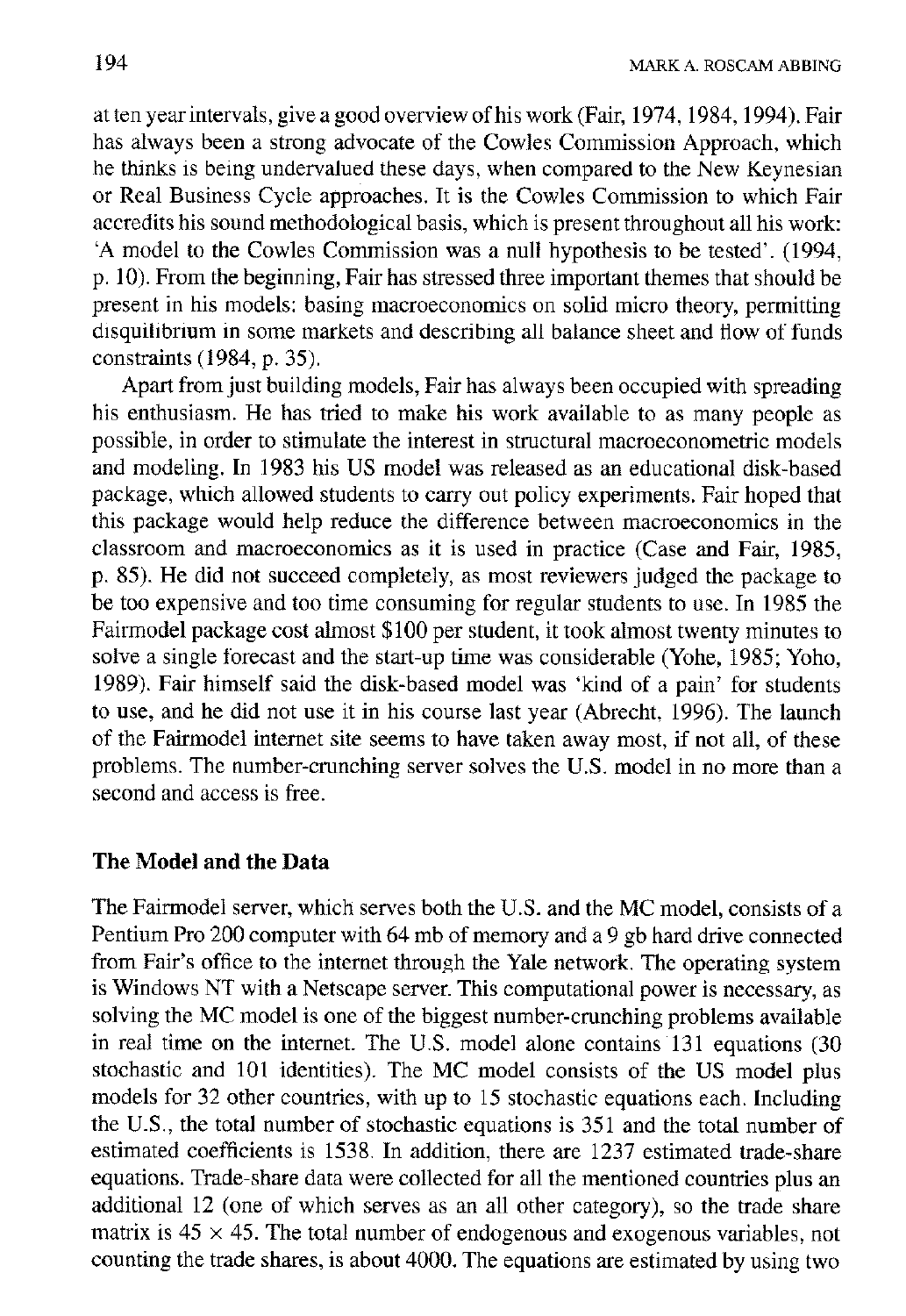stages least squares, and for solving the model the Gauss-Seidel technique is used (Fair, 1996). Solving the MC model will still take a minute and if too extreme changes are made, the model might not solve at all. Setting unemployment at zero will definitely lead to a crash. Generally, however, the application is quite robust.

The estimation period for the United States begins in the first quarter of 1954 and for the other countries as soon after 1960 as the data permit. Collecting usable data is one of the challenging tasks an econometrist has to face. Fair's data come from several different sources: the U.S. Flow of Funds Accounts. the U.S. National Income and Product Accounts, the Federal Reserve; The Bureau of Labor Statistics, the IMF and the OECD. All these data had to be standardized before they could be used in the model. Now anyone can work with these data without having to download a single byte.

#### **The Site**

After entering the Fairmodel site, there are several options to choose from. Of course, one can work with the U.S. or the MC model, which will be discussed in detail later on. In addition, one can also read or download documentation, memos and papers, including several chapters of 'Testing Macroeconometric Models' (Fair, 1994) which the publisher allows to be downloaded free of charge. One can also download the Fair-Parke program, which is a very powerful econometric tool, or download the U.S. Model data-set for EViews. Finally, one can read and leave comments at the Message center, although this option has not been used very much as yet.

The first-time user is prompted to start by reading all the documentation, as the U.S. and MC model are very powerful, but also very complex machines and useless without having read the proper manuals. Having done this, one should start with the U.S. model, because the MC model is much more difficult and time-consuming. Everything that is learnt by using the U.S. model will carry over to the MC model. It will thus take a considerable amount of time before one can work comfortably with the MC model.

When one has decided to start with one of the models, the first thing to do is to create a personal data-set. At the beginning this data-set is copied from the base (standard) set, but after one has made changes in the personal data-set, the changes are saved and the results can be compared with the base-set. All the users' data-sets are saved on Fair's hard-disk, or at least for as long as capacity allows, A minor drawback is that the site does not allow the user to reset the data-set, so that every time one wants to start again with a 'clean' set of data, a new set has to be created with a new name. In order to write this article the author had to create over 20 different data-sets.

Once one is in possession of a personal data-set, the real work can begin, The menu screen allows several different possibilities: to change exogenous variables, to change assumptions about monetary policy, to change the prediction period, or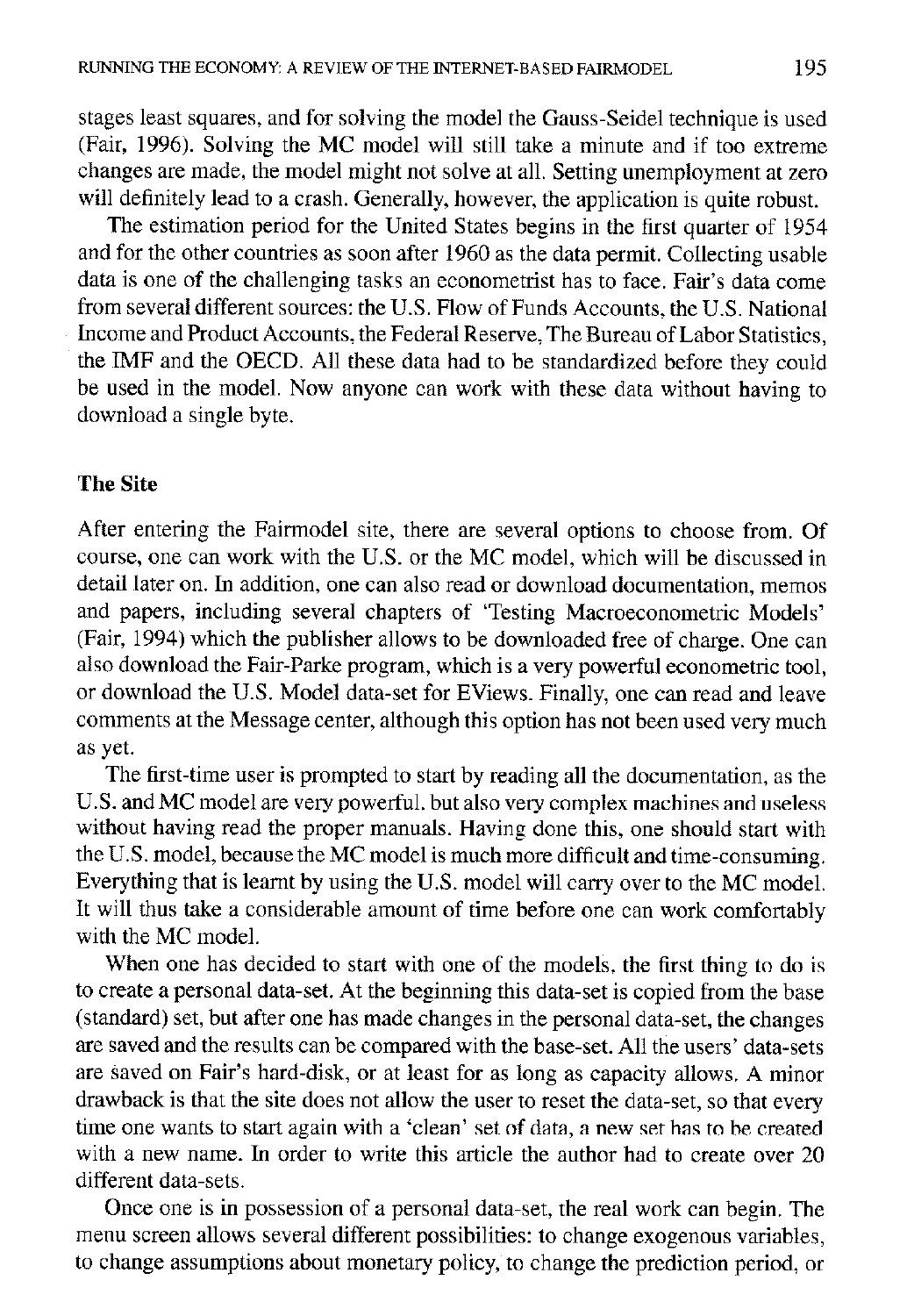to modify the model itself. All variables can be set, but one can also adjust the functional form of the equations. The MC model also allows one to look at a single country at the time. Naturally, one can solve the model and analyze the results.

The U.S. model workbook and the MC model workbook, both available on the site, include several exercises that take the user through all of the models' possibilities (Fair, 1997a, b). They start off by prompting the user to merely examine historical data, which in itself can be extremely instructive. Hardly ever do students get the chance to observe this much raw data. It is very interesting to observe all the historical ups and downs in the GDP or unemployment rate for the U.S., Germany, Japan or even Jordan and try to spot the similarities. The site allows the user to choose between tables or graphs in several different forms, or to display the output in a spreadsheet format. Hours can be spent just by looking at all the different graphs, e.g. observing business cycles.

As soon as one is comfortable with the way in which the output is presented, the real work can begin. Different policy scenario's can be compared! Once again, the workbooks contain several examples of what can be done. The experiments are arranged in such a way as to take the user through an intermediate macroeconomics course. First the effects of the different ways of government spending are examined, next the monetary policy effects. subsequently price andmarket shocks, after which the user is prompted to do several experiments with interest-elasticities. The MC model workbook also includes experiments that analyze the effects across countries. For instance, it is possible to analyze Germany's best response to an interest increase undertaken by Federal Reserve president Greenspan. It is also possible to analyze historical episodes and carry on counterfactual experiments. Questions like 'How rich would we have been now if the prices had not risen as much as they did in the 1970s' can be answered. One could even try to find a better economic policy for coping with the East and West German reunion. The user can actually see what life (or at least the economy) would have been like if he or she were to rule the entire world. Finally one can have a go at personally running the world economy.

# **Evaluation**

Pretend to be a policy maker if you wish, but be warned: Fairmodel is not a toy. As mentioned, it takes a considerable amount of time before one can actually work comfortably with one of the models. The site was not built for people who want to surf in and out just for a few minutes during their lunch-break, but is aimed at business forecasters, government policy analysts, macroeconomic researchers, teachers and students. It is the latter. students, who will make up the biggest share of the users. Being able to make an actual policy analysis is a great addition to most students' courses in macroeconomics. Too often these macroeconomics courses consist mainly of theoretical models in simple comparative statics frameworks. The transition from theory to empirical work is not straightforward and therefore often neglected. Working with the Fairmodel really brings the mouldy theories to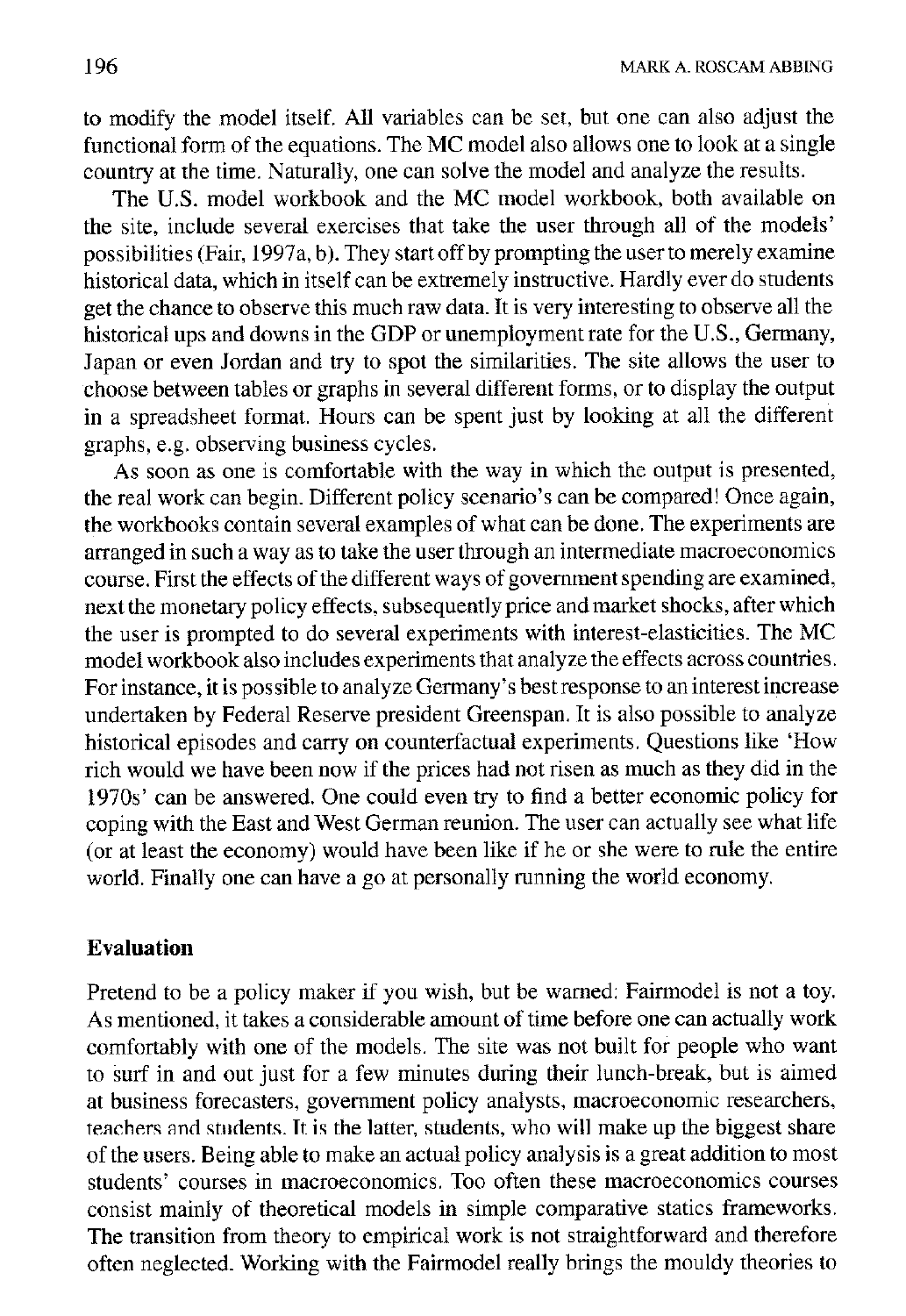**life** and makes it much more interesting to analyze e.g. multiplier effects. It is very educational for students to get a feel for real data and to learn how to interpret the results of variable changes.

The revolutionary aspect of the Fairmodel site is that, to the best of the author's knowledge, this is the first time in economics that the internet is used the way it should be: for interactive educational purposes. Students from all over the world can, in a way, do a course taught by Fair without having to go to Yale, or having to pay a tuition fee. Although the internet is not appropriate for all kinds of teaching, the possible uses could be widely extended. In reply to questions from the author, the Dutch Central Planning Bureau and the U.S. Federal Reserve both answered that they were considering to put their respective (and respected) models on the internet. And this is just the beginning. The internet could in fact dramatically change the way in which economics is taught. Restrictions on the number of students would no longer be of any consequence. Teaching colleagues could jointly teach courses while living in different parts of the world. Students in poor third-world countries could do courses taught by internationally renowned professors. Though still having to pay for a computer, they no longer would have to raise the funds to go to the United States. In the future a real global education system could be set up.

But that is all in the future. Today, even the Fairmodel still has its limitations. Even though everything has been done to make working with the site as easy as possible, it does take a great deal of effort before one can actually work with the model. The site would benefit greatly from an extensive interactive tutorial that takes the user step by step through all the site's possibilities and asks questions and gives a warning when an error is made. An extensive tutorial would make it much easier for students to just plunge in and start working with the model. Without that, the model takes up a lot of time, too much to be easily inserted in a macroeconomics course. Either the Fairmodel site should be extended so as to really become a full macroeconomics course, or the site should be made even easier to work with, so that it can become a very valuable addition to a standard macroeconomics course, without taking up too much extra time. The big remaining question is of course: who is to pay for Fair's time? The intemet site is free and will hopefully stay that way. Extending it with a large tutorial will take up lots of expensive time without anyone ever paying for it. Hopefully some good economist will come up with a proper solution for this problem.

# An Example: Loosening Germany's Monetary Policy During the 1980s

In this section an actual experiment with the Fairmodel is described. The MC model is used to estimate the consequences of a less rigid German monetary policy in the 1980s. The example is taken directly from the MC model workbook. The experiment is a good example of a 'counterfactual' experiment. The model is used to examine 'what would have happened if.. ' instead of predicting the future. When doing counterfactual experiments one becomes very aware of the importance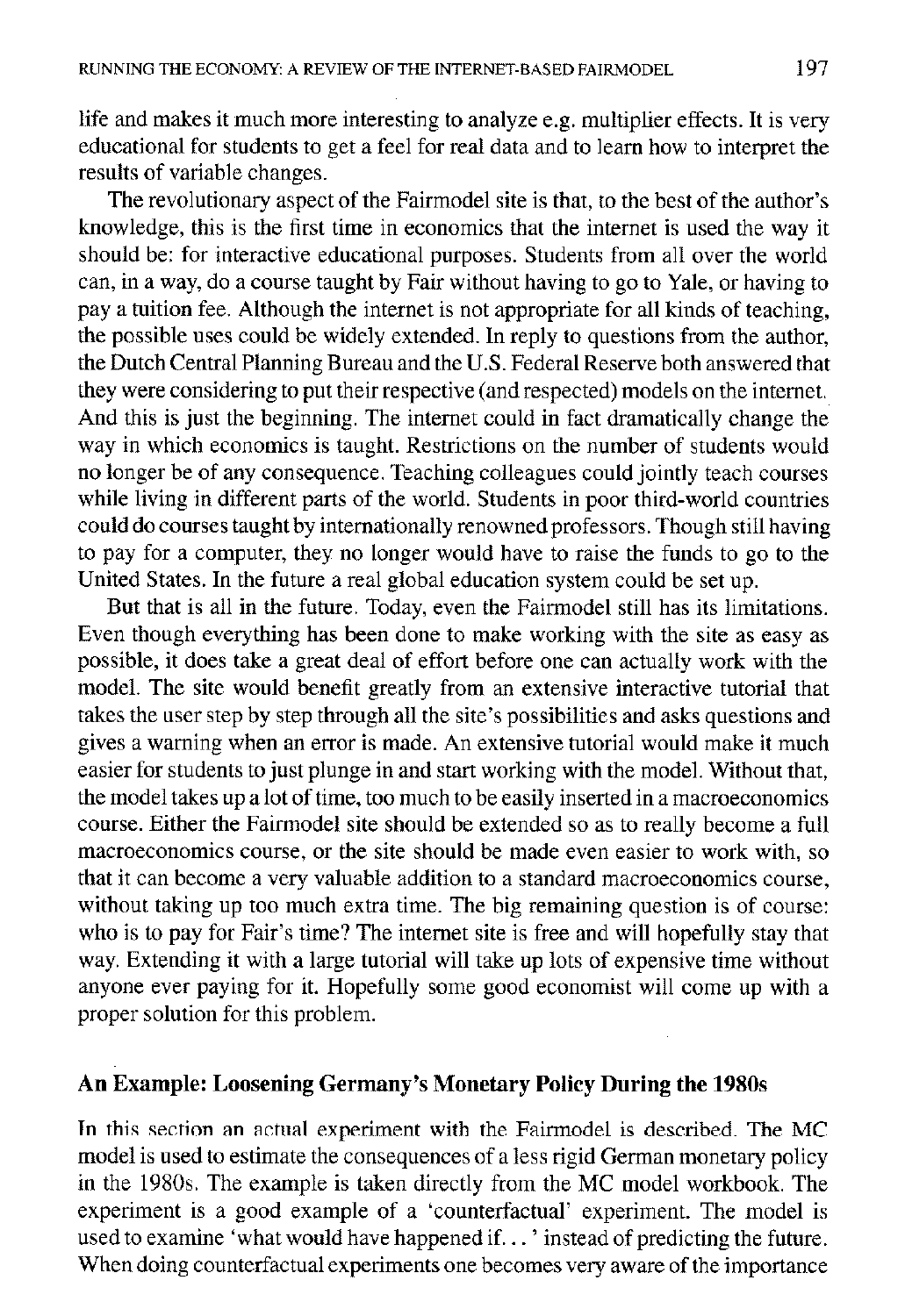of correct data-handling. One small mistake will result in large deviations, not as a result of a different policy, but because of the wrong use of data.

The first thing to do is to create a personal data-set by copying the initial values from the base data-set. The experiment examines what would have happened in the 1980s, so the next thing to do is to set the prediction period at 1982 through 1990. To be able to compare the results of an alternative policy with the unchanged output, it is important to tell the model to use historical errors. If this is not done, the results of the alternative policy will be compared with actual values for the period under examination. In that case it is not possible to differentiate between the results from the changed policy and straightforward prediction errors.

The aim of this experiment is to see what would have happened if Germany had exercised a less tight monetary policy. This is done by lowering the three-month treasury bill rate. As the Fairmodel normally takes the bill rate to be endogenous, the equation has to be dropped out of the model before any changes can be made. Having made the bill rate exogenous, the following changes are made: in 1982 and 1983 the rate is lowered by 1.0 percent, in 1984 and 1985 it is lowered by 0.75 percent, in 1986 and 1987 it is lowered by 0.5 percent and finally, from 1988 through 1990 it is lowered by 0.25 percent. These changes have to be saved to the (Fair's) disk, after which the model is solved and the results can be analyzed. The user can choose between graphs and tables for examining the output. Usually the graphs are easier to interpret, but for some further processing of the data the exactness of the tables can be necessary.

As can be seen in Figure 1 and Figure 2, the results of the test-run are very interesting. Lowering the three-month bill rate would have led to lower unemployment throughout Europe. Prices would have increased slightly, but real national income would still have ended up slightly higher. The United States would hardly have been affected at all. From this experiment it seems like it would have been a good thing if Germany had tried to lower interest rates in the 1980s. The gain from lower unemployment seems to outweigh the inflation cost, as real national income would have gone (slightly) up. The other European countries, like France, would have benefited substantially. In retrospect, of course, it is always easy to say what Germany should have done. Also, one has to remember that this is just a model and there is no way of knowing what would really have happened.

#### **Conclusion**

The Fairmodel site is a valuable addition, for both the internet and economics education. At the same time it shows how to make optimal use of the opportunities of the intemet and how to teach economics by using real data and realistic policy experiments. It allows students to work with the data and implement different policy rules without having to download a single thing to their computer, while all the computational work is done by the server. In the long run, sites like this one can change the way in which economics is taught. For now, the Fairmodel site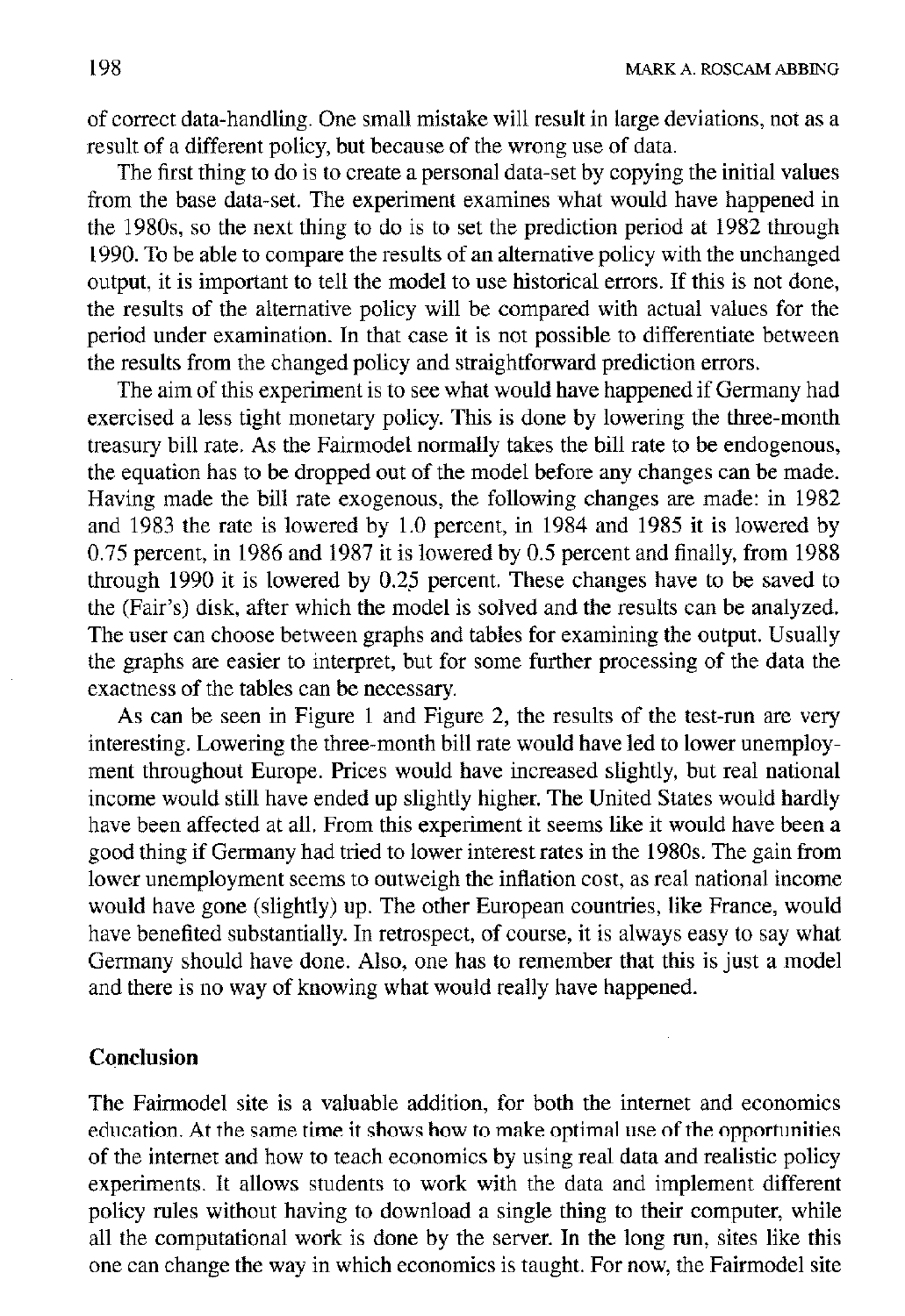

*Figure I.* French unemployment during the 1980s. actual and under the alternative German monetary policy.<br>Source: http://fairmodel.econ.yale.edu/



Figure 2. French price level, actual and under the alternative German monetary policy. Source: http://fairmodel.econ.yale.edu/